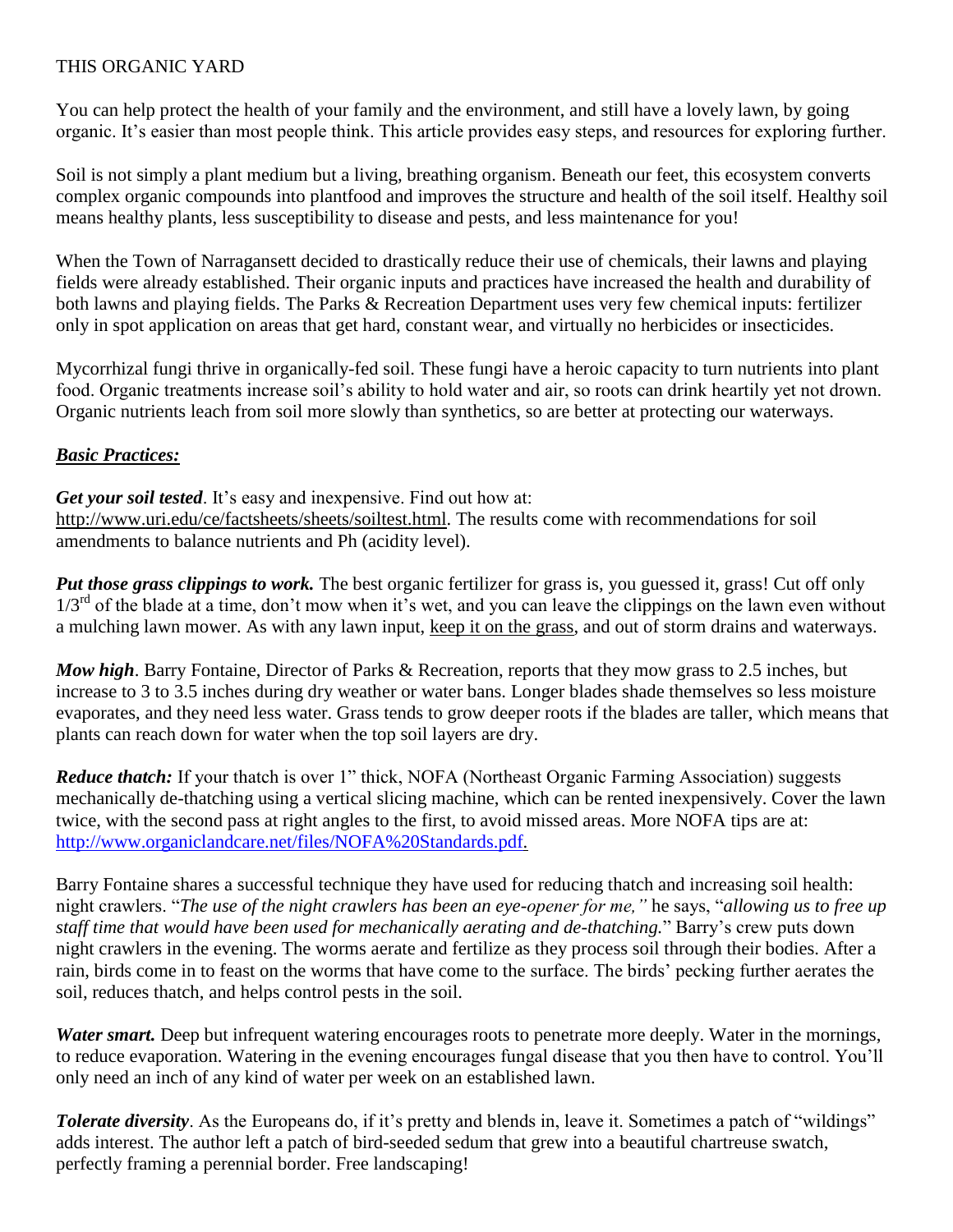If you're not sold on the European approach mow high to shade out weeds and weed seeds. Corn gluten meal (see below) controls weeds before they emerge, and vinegar can be used directly after they do. Find more info on vinegar's effectiveness at: [http://www.ars.usda.gov/is/pr/2002/020515.htm.](http://www.ars.usda.gov/is/pr/2002/020515.htm) The Master Gardeners are a great resource for information on whatever is living in your yard, wanted or not [\(http://www.urimga.org/,](http://www.urimga.org/) or 1- 800-448-1011). Make a game of weeding with your kids by helping them identify their finds and their origin, whether local or distant lands. The University of Illinois has a neat interactive weed identifier: <http://weedid.aces.uiuc.edu/> , as does Michigan State University: [http://www.msuturfweeds.net/.](http://www.msuturfweeds.net/) The only danger is that your kids begin to *like* the weeds they learn so much about. After all, a "weed" is only a plant in the wrong place!

*Keep pests within limits.* A healthy, lush lawn with lots of organic activity beneath it tends to keep pests in balance. As the University of New Hampshire's website states, "pest management programs that rely [mainly] on pesticides…are unstable and susceptible to any amount of pest pressure." Integrated Pest Management (IPM), on the other hand, uses understanding of the life cycles of pests and their interaction with the environment to craft a more effective and environmentally sensitive approach. IPM uses pesticides, in a targeted way, only when other approaches fail.

The University of California offers useful IPM information at:

[http://www.ipm.ucdavis.edu/PMG/menu.homegarden.html.](http://www.ipm.ucdavis.edu/PMG/menu.homegarden.html) Or, take free, online short-courses such as "Pest Identification-Weeds" and "Turfgrass IPM" from the University of Connecticut. Current offerings are at: [http://www.hort.uconn.edu/ipm/.](http://www.hort.uconn.edu/ipm/)

*Control grubs.* Grubs are usually the white crescent-shaped larval stage of Japanese and some other. Healthy grass can tolerate up to 10 grubs beneath each square inch. But. if your grub population is out of control, big, irregular patches of your lawn can die, or feel spongy underfoot. Fescues tend to have less of these pesky larvae than Kentucky bluegrass or ryegrass. As with all pests, proper identification is essential before you treat. Master Gardeners can help you with this. An effective treatment is milky disease, also called milky spore. Apply it in the spring around forsythia time, again in the fall, and then once the following spring. As each infected grub dies, the beneficial disease is released into the soil. Though it can take 3 to 5 years in our cool climate for complete control, this treatment is reported to last at least a decade, and affects only grubs.

*If you fertilize, use organics. (approximate* %s of nitrogen, phosphorus, potassium)

*Corn gluten meal (10-0-0):* This provides slow release nitrogen to continually feed your lawn. CGM also contains natural substances that inhibit a seed's tiny feeder roots so they can't get established. They only inhibit sprouting seeds, so use the meal on established plants, such as your lawn. This natural herbicide is harmless to beneficial insects, soil organisms, pond/ stream life, pets, and your children.

*Bone meal* (1-11-0): Its phosphorus aids cell and seed formation, cell division, and root growth.

*Fish emulsion (5-1-1):* A partially decomposed blend of finely pulverized fish with a high nitrogen content and several trace elements. It may have a strong odor for a day or two. Deodorized brands are now on the market.

*Seaweed Extracts (9-2-7):* An especially good source of trace elements. Less odiferous than fish emulsion, but more expensive.

*Manures:* Nutrient concentrations vary widely with the source animal. Although concentrations are lower than in manufactured fertilizers, manures improve soil structure and increase its water holding capacity. Use composted manure only. Blend with soil for initial preparation, as it adds organic matter. For topdressing, spread it around with a shovel using no more than1 cubic yard for  $1,000$  square feet of lawn, ( $\frac{1}{4}$ " to  $1/3$ " deep). Sweep it off the grass blades and down into the turf with a push broom. Water lightly (heavy watering can sheet it right off your lawn. Not good.)